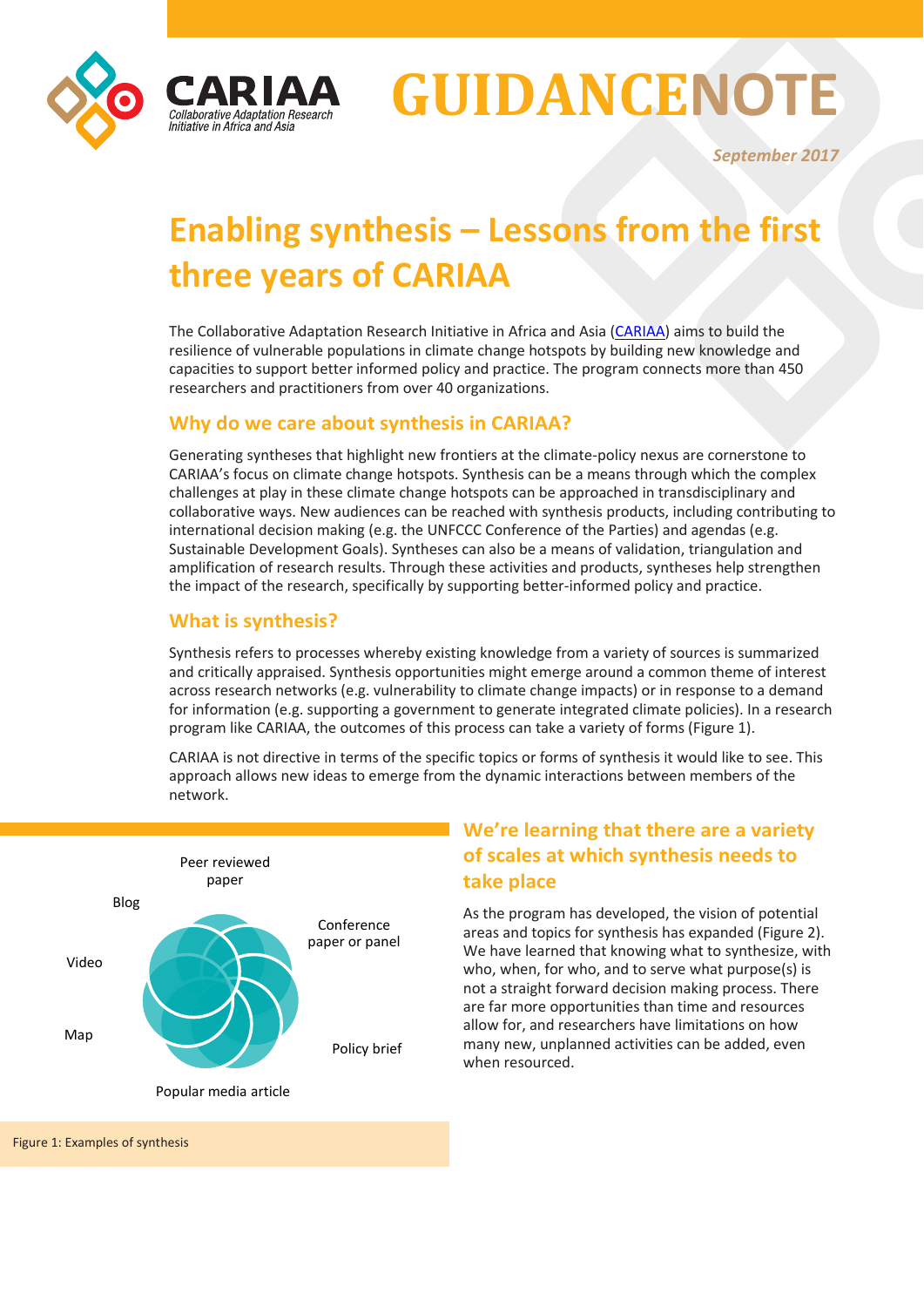

#### International

- Linking CARIAA findings with the Sustainable Development Goals reporting (SDGs)
- Contribution to Intergovernmental Panel on Climate Change report (IPCC)
- Conference of the Parties (COP) contribution (e.g. gender in COP23 and COP24)

#### Program

- How to influence better informed policy and practice at multiple levels
- Understanding the impact of research using the hot spot approach and collaborative modality
- Informing donor decisions to enable co-generated research on vulnerability, adaptation and resilience

#### Theme

- Cross-cutting research on the gendered nature of climate change vulnerability and adaptation
- The role of seasonality in adaptation planning, policy and research
- Comparative assessments of enabling environments for policy change

#### Consortium

- Contribution of remittance to resilience (PRISE)
- Detailed mountain-specific and basin-scale climate change scenarios (HI-AWARE)
- Water access and governance in Eastern and Southern Africa (ASSAR)

#### **Country**

- Aligning messages for common national stakeholders
- Co-authoring policy documents to inform national decision makers
- Drawing upon diverse findings to support decision making through broad communication

#### Project

- Research on migration from two research projects within a consortium
- Policy brief on a specific topic (e.g. remittance) tailored to a specific audience (e.g. national authorities)
- Research on modeling from two member organizations from different consortia

Figure 2: Scales of potential synthesis and example topics

# **We're learning about how to enable teams to work collaboratively on synthesis**

CARIAA has invested a significant amount of resources and time into creating collaborative spaces. Our Knowledge Management Platform, which is an intranet, supports email groups, working groups, sharing of documents, simultaneous co-editing, posting news items, sharing new publications, hosting video conferences, a shared calendar, and a range of other options. CARIAA also has an Annual Learning Review that brings people together from across all four consortia each year to discuss areas for collaboration and of mutual interest. These processes and tools supporting collaboration are widely used by CARIAA members (at rates much higher than other networks and consortia of similar size and type).

We have learned however that while these are important tools for collaboration, they are often just the first step toward collaborative synthesis activities. Ensuring that participants have a shared vision and mutual understanding of the objectives via clear and consistent communication is a fundamental component to enabling collaborative synthesis to proceed. The ASSAR consortium has developed a guideline for collaborative writing, which can be used as a basis for establishing a shared understanding of expectations and processes.